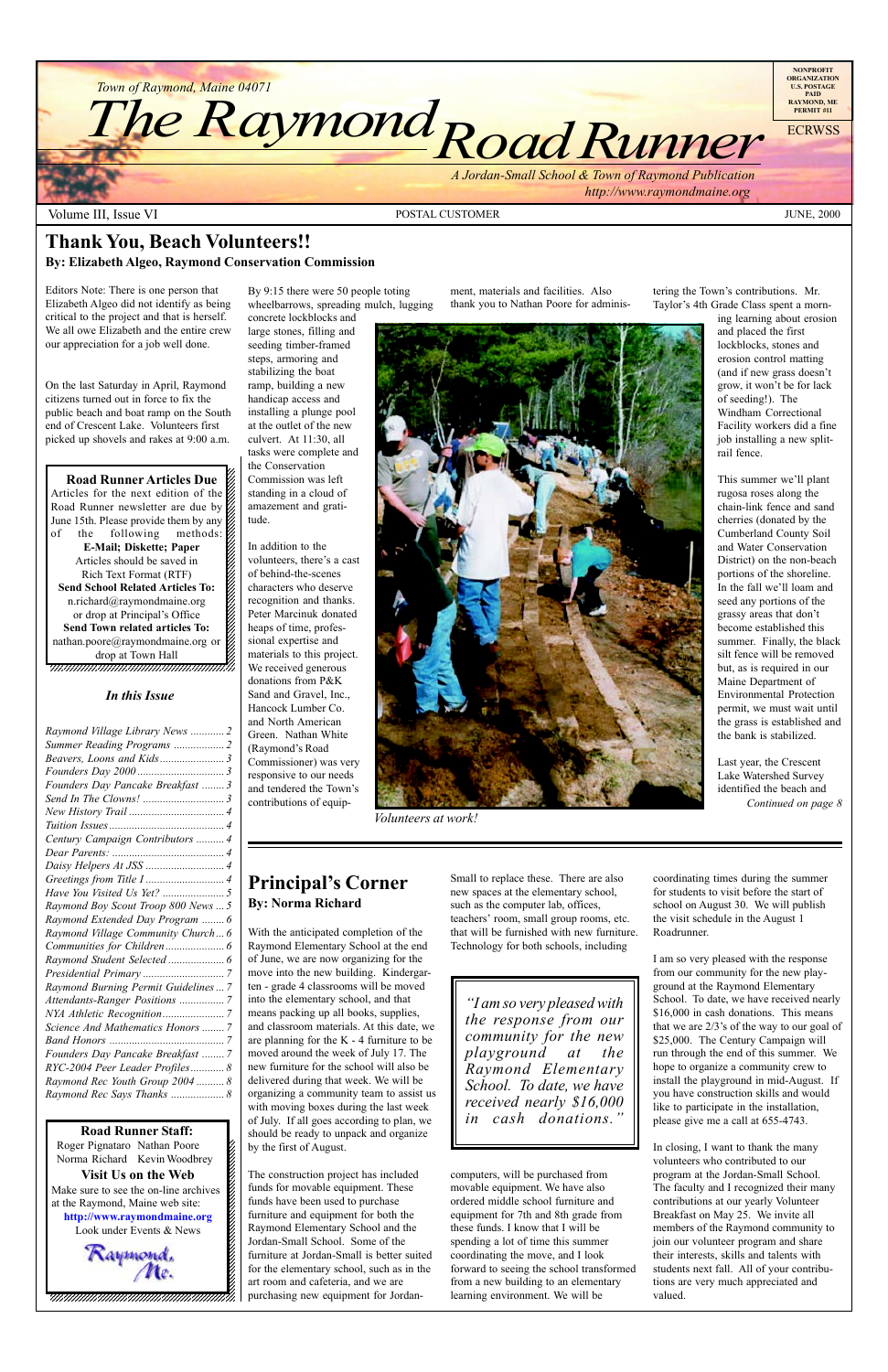| <b>June 2000</b><br><b>Events and Meeting Schedule</b>                                                                            |                                              |                                                                                                                                                          |                                                                                 |                                                                                                                                                             |                                                  |                                                                                                |  |
|-----------------------------------------------------------------------------------------------------------------------------------|----------------------------------------------|----------------------------------------------------------------------------------------------------------------------------------------------------------|---------------------------------------------------------------------------------|-------------------------------------------------------------------------------------------------------------------------------------------------------------|--------------------------------------------------|------------------------------------------------------------------------------------------------|--|
| <b>SUNDAY</b>                                                                                                                     | <b>MONDAY</b>                                | <b>TUESDAY</b>                                                                                                                                           | <b>WEDNESDAY</b>                                                                | <b>THURSDAY</b>                                                                                                                                             | <b>FRIDAY</b>                                    | <b>SATURDAY</b>                                                                                |  |
| <b>TH=Town Hall</b><br>JS=Jordan-Small<br>KC=Kokatosi Campgnd<br>TG=Town Garage RT85<br>FB=Fire Barn<br><b>VL=Village Library</b> |                                              |                                                                                                                                                          |                                                                                 | 1<br>6:30-7:30AM JS<br>Walk for Health<br>9:30AM VL<br>Story Time<br><b>6:30PM KC</b><br>Lions Club<br>6:30PM VL<br>Library Club Annual<br>Buffet & Meeting | $\boldsymbol{2}$                                 | $\mathbf{3}$                                                                                   |  |
| $\vert$ 4                                                                                                                         | 5                                            | 6<br>7:00PM TH<br>Selectmen                                                                                                                              | $\overline{7}$<br>7:00PM JS<br>School Committee                                 | 8<br>9:30AM VL<br>Story Time<br>7:00PM JS<br>Awards Assembly                                                                                                | 9<br>2:00PM JS<br>Awards Assembly                | 10                                                                                             |  |
| 11                                                                                                                                | 12                                           | 13 Recycling Pickup<br>7:00AM-8:00PM TH<br>PRESIDENTIAL<br><b>PRIMARY</b><br>1:30PM JS<br>D.A.R.E. Graduation<br>7:00PM JS<br><b>Completion Ceremony</b> | 14 Recycling Pickup<br>7:00PM TH<br><b>Planning Board</b><br>Last Day of School | 15<br>9:30AM VL<br>Story Time<br><b>6:30PM KC</b><br>Lions Club                                                                                             | 16                                               | 17                                                                                             |  |
| 18<br>10:00AM TH<br>Appleals Board<br>Site Walk                                                                                   | 19<br>7:00PM VL<br><b>Historical Society</b> | 20<br>7:00PM TH<br>Selectmen                                                                                                                             | 21<br>7:00PM JS<br>School Committee                                             | 22<br>9:30AM VL<br>Story Time<br>7:00PM TH<br><b>Cemetery Committee</b><br>7:00PM VL<br>Reading Group                                                       | 23                                               | 24<br><b>FOUNDERS DAY</b><br>Run for Fun<br><b>Breakfast</b><br>Parade<br><b>History Trail</b> |  |
| 25                                                                                                                                | 26<br>7:00PM TH<br>Appeals Board             | 27 Recycling Pickup                                                                                                                                      | 28 Recycling Pickup<br>7:30PM FB<br><b>Ladies Auxiliary</b>                     | 29<br>9:30AM VL<br>Story Time<br>7:00PM VL<br><b>Library Board Meeting</b>                                                                                  | 30<br>Appeals Board Deadline<br>for July Meeting |                                                                                                |  |

**From July 31<sup>st</sup> through August 26<sup>th</sup>,** join the World Travelers as our friendly travel agents guide you on an international tour to exotic places. Get your passport and plan your trip. Design picture postcards and collect souvenirs. Make a flag, join our international parade, hear music from different countries and taste foods from other lands at our "international gala" on August 28<sup>th</sup>. Be a globe-trotter this summer, discover **Books: Your Ticket to the World!**

## **SUMMER READING PROGRAMS AT THE RAYMOND VILLAGE LIBRARY**

Readers of all ages, join us at the Raymond Village Library this summer for two months of Summer reading fun!

- **Space Out at the Library (June 26 July 22)**
- **Books: Your Ticket to the World (July 31 August 26)**
- **BOTH Programs**

**From June 26th through July 22nd,** join the Space Cadets and learn fascinating details about our solar system, the stars and space exploration. Build a spacecraft. Create your own planet for our intergalactic library display. Enjoy space foods and drinks and launch your own rockets at our "space party" on July 24<sup>th</sup>. Don't countdown the summer with nothing to do. You'll have a blast right here when you **Space Out at the Library!**

Joining is easy! Send in the enrollment form, and during the first week of each unit, stop by the library for your start up package. Each week, when you bring back the books you've read and had them recorded in your reading log, there will be activities or projects available for you to pick up and complete at home. You can stop by the library at your convenience anytime during the week to participate. At the end of each unit we will have a closing party with food, participation certificates and other fun and prizes.

**Call Lisa at 655-5076 or Marianna at 655-2266 with questions or for more information.**

Return this enrollment form to your teacher or drop it off at the Raymond Village Library.

**READERíS NAME: AGE:**

**ADDRESS:**

**PHONE NUMBER: PARENTíS SIGNATURE:**

**I would like to participate in the following Summer Reading Program(s):**

## **Raymond Village Library News**

The Library Reading Group will continue to meet through the summer on the last Thursday of the month at the library at 7 p.m. In June, the members will share some of their favorite short stories. Summer residents are invited to attend.

The Library Club will have their Annual Buffet and club meeting on June 1 at 6:30 p.m. at the library. Business includes the election of officers.

The plans for the Raymond Village Library Fair are well underway. There will be the ever popular attic table with great used items, a plant table with all kinds of indoor and outdoor plants at reasonable prices. A childrens table will have a variety of toys, games and puzzles. There will be lots of paperback books for sale and a "Cookie Walk" to give you a chance to try one of each or all the same kind of cookie.

The bake table will have homemade breads, desserts and other foods. This year the Silent Auction will highlight artwork by local artists. Last year, we had eight artists who generously donated artwork. This year we plan to expand on this and have even more variety from which to choose. These are beautiful pieces of art, so be sure to stop by to see what talent we have in this area. You may find just the right picture you need for that special place. There will also be items and services donated by the area merchants.

Breakfast and luncheon food will be available, so please mark July 8 on your calendar and plan to attend for a great time.

StoryTime on Thursday mornings will continue through the summer but will be changing its starting time from 9:30a.m. to 10:00a.m. This change will be in effect from June 15 to August 31.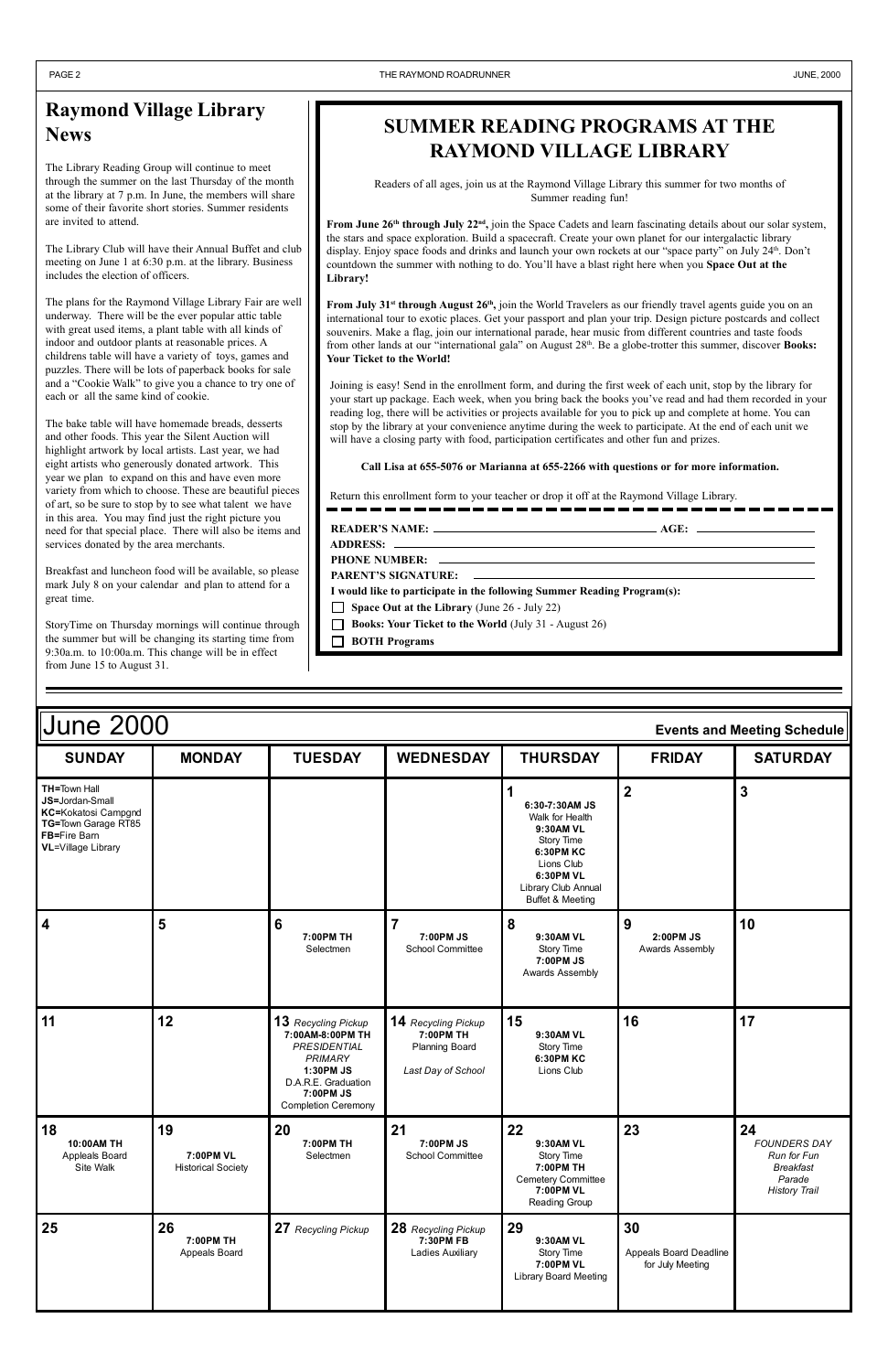## Raymond Founders Day *Run for Fun* **June 24, 2000** Sponsored by Maine Telephone Company Pivot .Net Internet Services All-Star Trophy & Awards Raymond Founders Day Committee **What:** 5K Run for everyone & 1 Mile Run for kids up to age 14 **Where:** Sheri Gagon Memorial Park, Mill Street **When:** Registration begins at 6:00 am. • SK starts at 730 am. • 1 Mile starts at 830 am. **Who:** Race Director - Scott Tone 642-7315 Cost: 5K Pre-Race Fee - \$8.00 · SK Day of Race Fee - \$10.00 1 Mile Race Fee - \$5.00 **ONLY ENTRIES RECEIVED BY FRIDAY, JUNE 16th WILL INCLUDE AN OFFICIAL RACE T-SHIRT.** Sheri Gagno<br>Mamarial Ba **How:** Fill out the form below and mail with fee to: Raymond Founders Day Fun Run, P.O. Box 1057, Raymond, ME 04071 Please make checks payable to Raymond Founders Day You may make photocopies of this entry form if needed.

### **Raymond Founders Day Fun Run Entry Form**



I understand that running a road race is a potentially hazardous activity. I further understand that I should not enter the road race unless I am medically able and properly trained. I agree to abide by any decision of a race official relative to my ability to safely complete the run. I assume all risks associated with running this event, including, but not limited to, falls, contact with other participants, the effects of the weather, including high heat or humidity, traffic and conditions of the road, all such risks being understood and appreciated by me. Having read this waiver and understanding these facts, and in consideration of your accepting my entry, I, for myself and anyone entitled to act on my behalf, waive and release Town of Raymond, Raymond Founders Day Committee, and all sponsors, their representatives and successors from any claims or liabilities or causes of action of any kind arising out of my participation in this event.

This year Founders Day will be June 24<sup>th</sup> with a 5K Roadrace beginning at 7:00 a.m. at Sheri Gagnon Memorial Park on Mill Street. Registration for the 5K race begins at 6:00 a.m. At 8:00 a.m. there will be a 1 mile Run For Fun race for children up to the age of 14. Bring the kids and have fun. The races are sponsored by Maine Telephone, Pivot.Net Internet Services, and All-Star Trophy & Awards. At 10:00 a.m. the Founders Day Parade will go down Main Street to Mill Street and end at Sheri Gagnon Park. If you need information about the races, please call Scott Fone at 642-7315.

Clowns wanted for Founders Day Parade June 24<sup>th</sup>. I have costumes but need people to fill them — Mother, Daughter, Father, Son or even entire families. Guaranteed to be fun for everyone. If interested phone Ruth Shadbolt at 655-4044.

|                                        | City _________________________                        |  |  |  |
|----------------------------------------|-------------------------------------------------------|--|--|--|
| Participating in: 5KRace 1 Mile Race □ | T-Shirt size: Youth 10-12 14-16<br>Adult S M L XL XXL |  |  |  |
| Runner                                 | Parent or Guardian if runner under 18 years old       |  |  |  |
|                                        |                                                       |  |  |  |

# **Founders Day 2000 June 24th**

In the *Learn About Loons* session, older students were treated to an animated discussion of the habits and habitats of the common loon. The kids, many of whom were familiar with Raymond's cherished lakes residents, peppered the presentation with insightful questions and personal observations. We learned that it takes a loon up to a quarter mile of flapping and running on water to take flight but that once airborne, loons reach speeds of ninety miles per hour! Most importantly, the discussion focused on ways for humans to support and respect breeding pairs on Raymond's lakes.

The Founders Day Committee decided to eliminate some of the events formerly held at Sheri Gagnon Memorial Park and the Jordan Small School due to not having enough volunteers.

Anyone interested in helping, please call Christine McClellan at 655-3131 (days) or 655-7207 (evenings) to reserve parade space for your group, organization or special interest (or if you just want to help).

## **Send In The Clowns!**

Growing up is mandatory, Growing old is optional. BE A CLOWN.



## **Founders Day Pancake Breakfast**

Raymond Village Community Church is putting on a Pancake Breakfast on Saturday, June 24 (Founder's Day). It will be at the church 7:30-9:00a.m., which is right in between the Road Race and the Parade. Stayed tuned for further details.

## **Beavers, Loons and Kids at the Raymond Village Library**

On a recent rainy afternoon, Raymond kids enjoyed two fascinating natural history presentations given at the Raymond Village Library by Maine Audubon Naturalist Jocelyn Hubbell. Highlights of the *Animal Adaptations* class, geared towards grades K-3, included dressing up a classmate as a beaver, listening to an owls wing, speculating on the functions of a weasel's tail, and learning about the amazing adaptations animals use to survive in a world where second chances are the exception!

Thanks to Audubon volunteer and loon expert Gretchen Davis for co-presenting the loon class.

The library is grateful also to the Loon Echo Land Trust for granting us funds to bring these natural history programs to Raymond.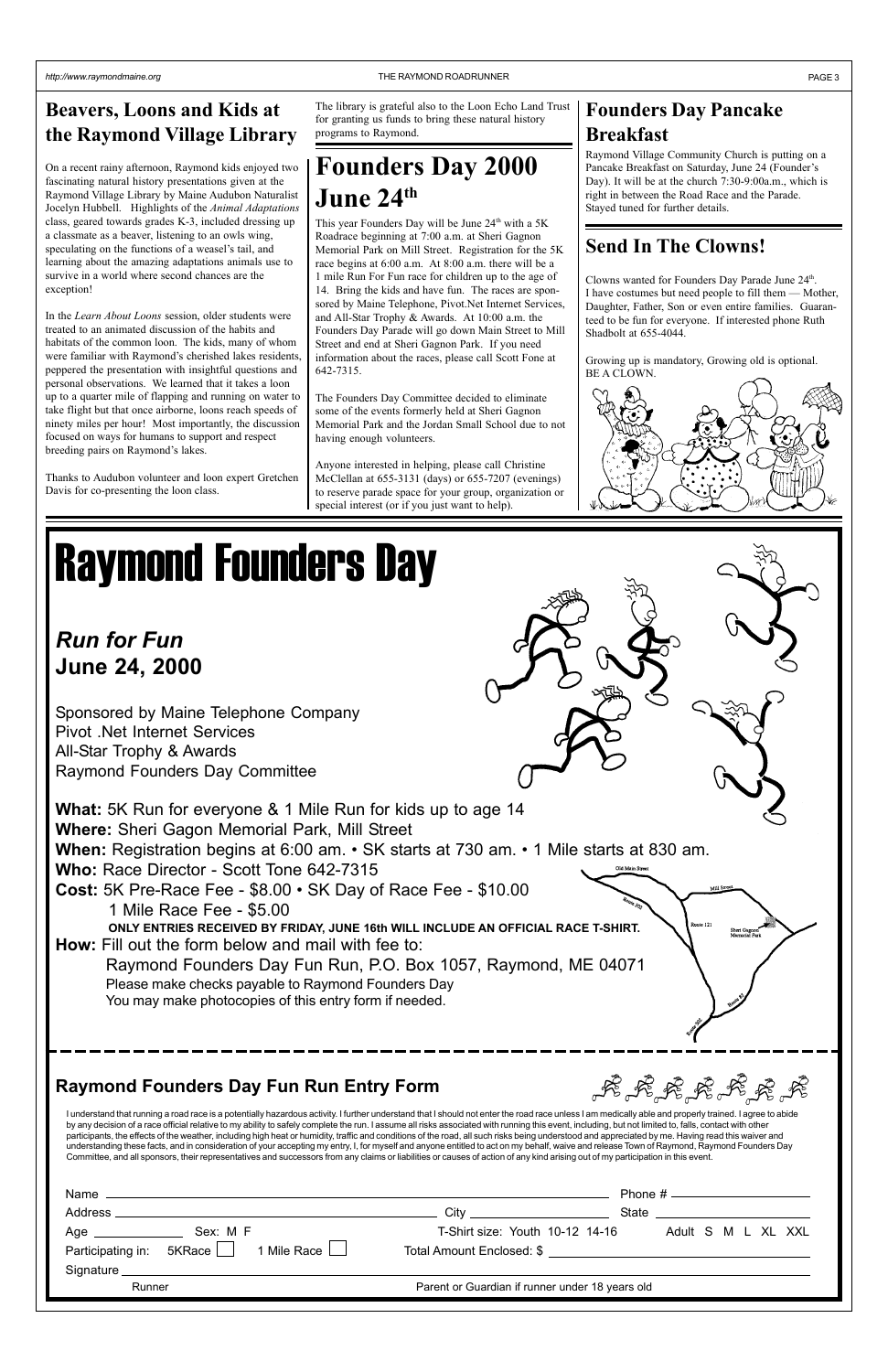## **Century Campaign Contributors**

On behalf of students and staff, we would like to thank the following contributors to the Raymond Elementary School Playground CENTURY CAMPAIGN. We appreciate all donations to the playground, and encourage all members of the Raymond community to join us in this fund raising campaign. We are nearly 2/3 of the way to our goal of \$25,000, and will continue this

campaign through the summer. Raymond Recreation Deborah & David Baker Robert Green Greater Portland Billing Service Scott & Susan Crockett and family Lake Region Furniture David, Lynn & Riley McCourt Vaughn Wilson Pitney Bowes Alan Stone Mark & Patty Fasold Hancock Lumber Co. Scott & Vicki Gordan and family Susan MacKenzie JBR Consulting Hydrogeologist Priscilla, Lori & John Rand Shaws Supermarket Payton Construction Co. Maine Telephone Co. People Heritage Financial Group Dielectric Communications

From time to time questions arise concerning the eligibility of students for tuition payments. In order for the Raymond School Department to accept responsibility for tuition payments, the family must be a resident of Raymond. Ownership of property alone is not sufficient. If there is a question, parents may be required to provide proof of residency. In addition, if a student moves out of our district in the course of the year, we are not responsible for continuing tuition payments. If arrangements have not been made with the receiving schools, parents may be responsible for the remaining tuition costs. If you have any questions, please do not hesitate to call Superintendent Bois' office.

## **Superintendent Addresses Tuition Issues**

As the school year comes to a close, there may be some tuition students considering changing schools for the next school year. If you are considering such a move, please remember that you must notify the Superintendent's office of any change. The transfer of records and other data is done through the schools and is dependent upon the availability of space at the receiving school. You should also remember that School Committee policy requires that students must remain enrolled in a school until the end of the academic year unless the administration and/or a PET determines that placement or programming is inappropriate. Approval is required of the Superintendent before such a change is made. Also, students are subject to all academic and disciplinary procedures of the receiving school.

Thanks for your help and support for our school's Labels for Education (TM) Program this year! Together we collected over 8,000 labels redeemable through Campbell's Labels for Education (TM) Program. Your efforts throughout the year will help provide FREE educational supplies for our schools.

# **Greetings from Title I**

**By: Margaret A. Mains, Literacy Specialist/ Title I Contact**

The end-of-year countdown is under way, and our W.E.B. page count is already creeping beyond 340,000 pages. We will be closing our W.E.B. program on May 25, but please let me know if any of you want your child to sign out books for 'summer reading'. We will put together some appropriate level reading material.

We are just finishing up the Title I assessments to qualify students for next year. In the fall we will assess the incoming Kindergarten students and I will be devoting most of my time next year, using my literacy background and experience, to assist all of these Kindergarten classes in developing necessary prereading skills. I am looking forward to working with the younger students.

Our goal is to guarantee that many of them will be better prepared for reading and writing when they enter First Grade.

Mrs. Milton and Mrs. Beers will continue to tutor students in grades one through six. We are hoping to arrange a common 'study skills' time in the Middle School next year. When the new principal is on board, we will have a better idea of how this time can be scheduled.

## **Daisy Helpers At JSS**

Principal Norma Richard would like to thank Daisy Scouts, under the leadership of Candi Scripture and Laurie Hargreaves, for their community service projects this spring. The daisies filled the PTA snack box with many healthy snacks. They also helped to clean up the school yard after a very long winter. Their help was very much appreciated.



## **Dear Parents:**

Keep up the good work! Continue to save Campbell product labels over the summer to give us a jump start on next year's label collection program. Please ask your neighbors and friends to save labels from the many participating Campbell products like: Campbell's Soups, Prego Sauces, Franco-American Pastas, Campbell's Beans, V8 Juice and V8 Splash, Swanson Broths and Pepperidge Farm Products.



## **Grand Opening!!! New History Trail**

Please join us on Saturday, June 24 as we open the newest of our History Trails. This year, student tour guides will lead us on a free tour which will highlight some of Raymond's most significant citizens from a variety of different time periods. A bus will depart from the Sheri Gagnon park on Mill St. at 11:00 a.m. Two types of tours will be offered; one which will take place solely on the bus, the other will include scheduled stops where visitors will depart from the bus for short excursions to various sites. Hope you can join us for this exciting event! For more information, please contact Debbie Blanchard at Jordan Small (655-4743).

> The Title I room in the new school is about three times bigger than the one we are now using. It will be exciting to have more space for group sessions and we are eager to organize & share our new space with our students. We are looking forward to seeing you all at the dedication in September.

Much appreciation to our Title I volunteers this year! Phyllis Barden has been helping with W.E.B. books almost daily, and Ellen Huber assisted in the mornings, too. Diane Shively, Ian Acker, and Kyle Gagnon have been counting pages for us. Kyle Gagnon has also been organizing and sorting our books on a regular basis. Ruth Crocker has volunteered her time on Thursday afternoons to assist students who need to develop reading fluency and listening skills (at the moment I am calling it 'Reading Plus'), which I would like to develop further next year. Anyone who might be interested in reading to students after school one day a week, please see me or call and I will explain the program in more detail. You do not have to have a degree in education or literacy. We need people who love to read out loud to children, are able to do it fluently, and who are willing to share their enjoyment of books with children who have not always had a pleasant experience with it.

PLEASE have a safe and adventurous summer, and keep reading to our young people!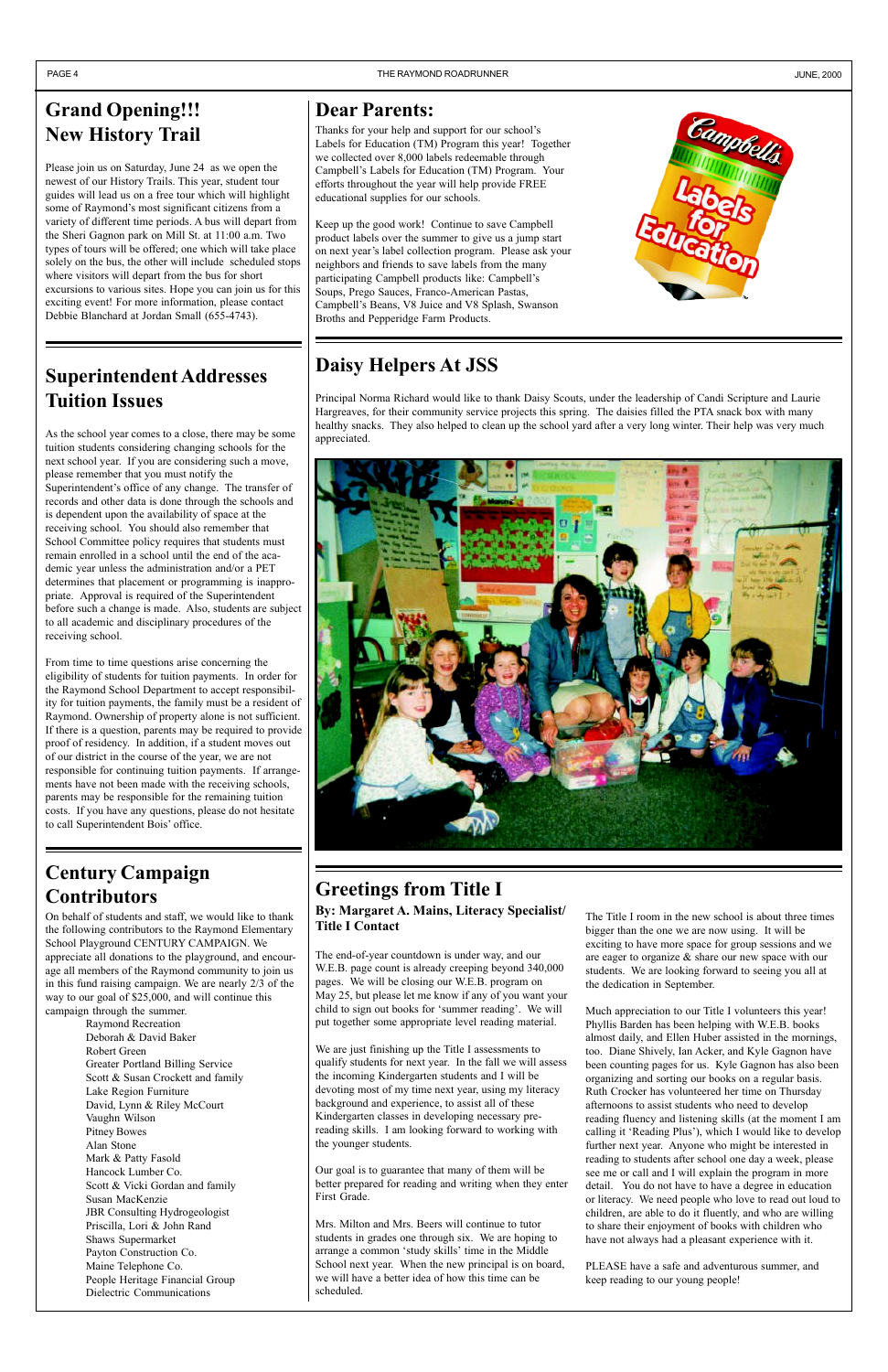### **Raymond Boy Scout Troop 800 News By: John Hanley and Donny McKay**

Saturday April 15<sup>th</sup>, a number of the scouts worked at the Raymond Village Church cleanup day and the following Saturday, six of the Scouts worked helping out at the April 29<sup>th</sup> Crescent Beach cleanup. That afternoon some Scouts and adult leaders met at Camp Hinds with Scouts from Troop 805 Windham to begin work on the main gate for the Heritage Camporee at the Windsor Fairgrounds, there will be about 1,500 scouts from all over the State of Maine attending this Pine Tree Council event.

On Saturday May  $6<sup>th</sup>$  the Troop had a overnight campout at camp Hinds, many of them were successful at completing requirements for needed rank advancements. One group went on a hike up Rattlesnake Mountain, while some of the others worked at completing the two 20 foot towers of lashed together tree lengths to be used as the main entrance at the Camporee. There was a camp fire, a game of man hunt, and some awesome fellowship going on between the new and older scouts. It was fun and exciting.

At the May 9<sup>th</sup> Troop meeting we had a guest speaker, Steve Swanson who hiked the Appalachian Trail. He told us about his experiences on the trail and went over his preparations, hiking gear and routines to complete such a journey. Steve was introduced to the Troop by Norm Dyer, our new District Commissioner, At one time Norm had been Scoutmaster of Troop 800. After Steve's presentation the scouts worked on preparations for the Camporee.

"Upcoming Events" in the Boy Scouts section of Raymond's website. If the web is not convenient then check with your patrol leader or the Scoutmaster.

The planning for Appalachian Trail Adventure Hike up Mount Katahdin over the Labor Day is progressing very well. Up to date details are available on the web under

Recent Scout accomplishments include Assistant Senior Patrol Leader.

Recent Scout accomplishments include the following Merit Badges: Don McKay, Aviation; Christen Gordon, Communications; Bill Yates, Family Life and Adam Wallace received a Recruitment Badge.

The following Scouts attained rank advancements: Zeb Swick, Life Scout; Andrew Jordan and Danny Tracy, Scout. This just in! Don McKay is now an Eagle Scout!

#### **June activities:**

Eagle Scout ceremony for Don McKay, TBA **Sunday, June 11**, noontime, Summer Camp skills sign up, Barbecue, and Annual Planning Meeting to set 2000/2001 schedule of events.

**Monday, June 12**, Patrol Leaders meeting at 6:00pm; Troop Committee meeting at 7:00pm.

**Saturday, June 24**, Founders Day Parade -Troop will march.

**Tuesday, June 27**, 6:30 p.m., last regular Troop meeting of 1999/2000 year

To keep up to date on upcoming Troop 800 activities and events check out the Troop's webpages on the town website at www.raymondmaine.org which includes contact information and other things that the Scouts have been up to. To contact by phone Jay Peterson, Scoutmaster, 655-2160 or Denise McKay, Troop Committee Chair, 655-3954.



#### *Troop 800 at the April mining hike in Stowe, Maine*

### **Have You Visited Us Yet?**

The Raymond, Maine Website has over 1200 pages and thousands of images which cover all aspects of our wonderful community.

The address of the Website is: **http://www.raymondmaine.org**

The Website Committee continues to meet weekly for working sessions. Anyone who wishes to participate is always welcome. All you need is a home computer, connectivity to the Internet, and FrontPage 2000. Work can be done at the meetings or any time during the week from the comfort of your own home.

Even if you do not wish to jump into Web maintenance, we ask that when you use the site, please provide feedback to our Web Master or Web Committee members if you find errors or omissions. Any suggestions for improvements or additional content are also welcome.

Here is the site map, which will give you an idea of the information that is kept on the site:

#### **Raymond, Maine Web Site Table of Contents**

#### **Business**

Business Association List of Local Businesses Business Page Template History of Roosevelt Trail List of Local Summer Camps

**Community Organizations**

Boy Scouts Girl Scouts

| FIA.        |
|-------------|
| Lions Club  |
| Food Pantry |

**Cub Scouts** Religion

| <b>Community Resources</b><br>Fine Arts<br>Raymond Extended Day<br>Raymond Historical Society | Communities for Children<br>Raymond Village Library                                                                                                                            | <b>Committees</b><br>Town Ordinances<br>Planning Board   | Permits & Forms<br>Comprehensive Plan<br><b>Town Services</b> | Sheri Gagnon Park<br><b>Recreation Calendar</b>                                         | Baseball/Softball<br>Tassel Top Beach                                |  |
|-----------------------------------------------------------------------------------------------|--------------------------------------------------------------------------------------------------------------------------------------------------------------------------------|----------------------------------------------------------|---------------------------------------------------------------|-----------------------------------------------------------------------------------------|----------------------------------------------------------------------|--|
| <b>Events &amp; News</b><br>Calendars                                                         | Founder's Day                                                                                                                                                                  | <b>Kids &amp; Teens</b><br>Calendar                      | Keive Experience                                              | <b>Religion</b><br>Churches                                                             | Cemeteries                                                           |  |
| Road Runner Archives<br>Garage Sales<br>Employment                                            | Current Events & Updates<br>Weather (Local)<br>Lost & Found                                                                                                                    | Jobs<br>Fun Links                                        | <b>Photos</b><br>Volunteering                                 | <b>Web Links</b><br>Educational<br>Science                                              | Internet Information<br>Fun Stuff For Kids/Parents                   |  |
| <b>Government</b><br>Annual Reports<br>Public Works<br>Fire & Rescue<br>Augusta Updates       | <b>Local Interest</b><br>Area Images<br><b>Elections</b><br>Portland Water District<br>Appeals Board<br>Nature<br>Selectmen<br>Frye Island Web Site<br>Maine Moderators Manual |                                                          | Ice Storm '98<br>Area Maps<br>Weather (Local)                 | Maine Sites<br>Government<br><b>Sports</b><br>New England Sites<br><b>Holiday Sites</b> | Software<br>Nature<br>Hobbies & Do-It-Yourself<br>Web Search Engines |  |
| State Of Maine Web Site<br><b>Budget Development</b><br>Town Officers<br>Office Hours         |                                                                                                                                                                                | <b>Recreation</b><br>Raymond Recreation<br>Nature Trails |                                                               | The address of the Website is:<br>http://www.raymondmaine.org                           |                                                                      |  |

## **Mark Your Calendars!**

**Dedication of the new**

**Raymond Elementary School**

**Sunday,**

**September 24, 2000**

**2:00 - 4:00 P.M.**

**Detailed information to follow in the September edition of the Road Runner.**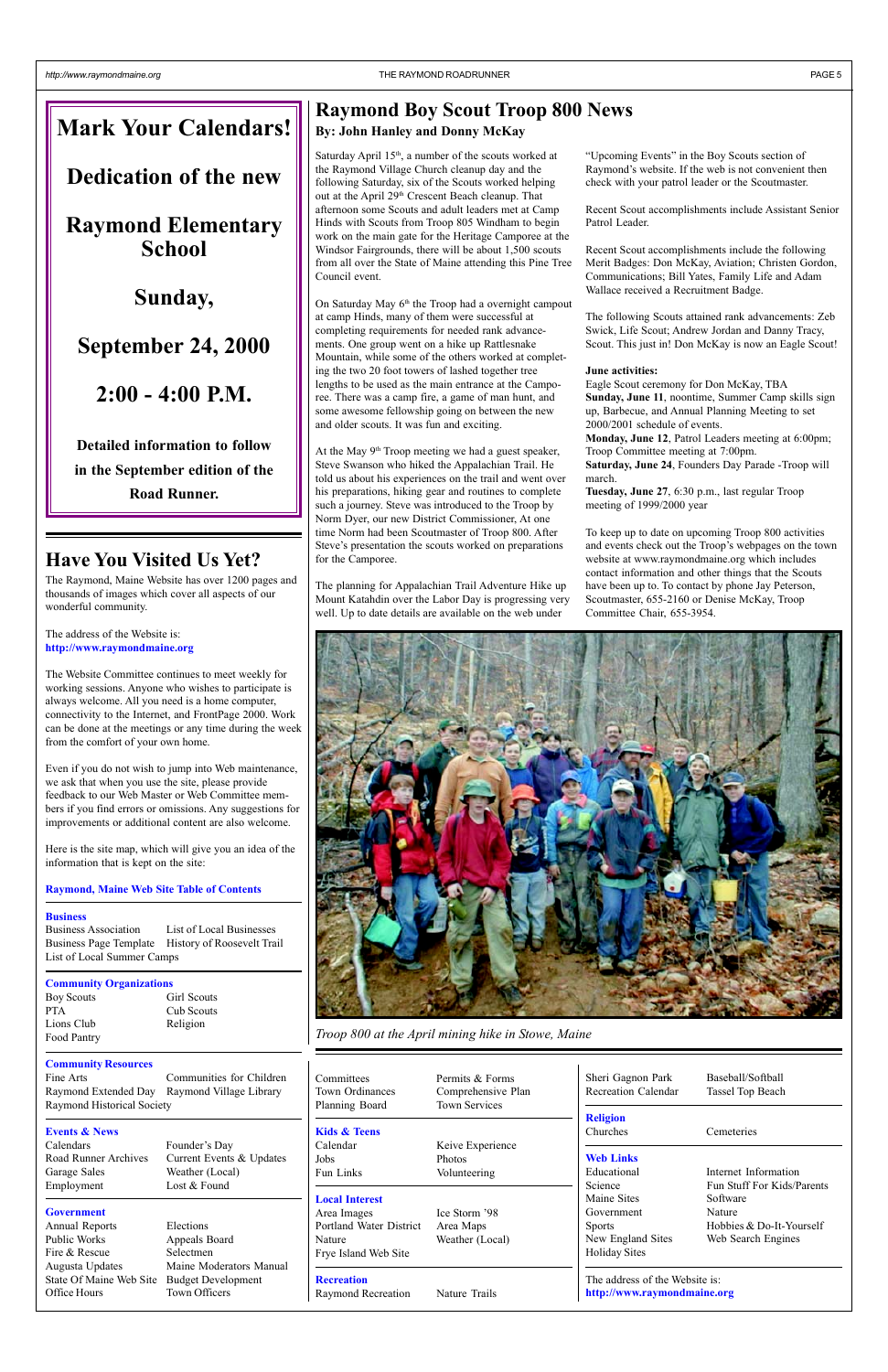## **Raymond Student Selected For The National Young Leaders Conference**

Editor's Note: This article was not run earlier this year due to space constraints: It is appearing as it would have run in the February edition.

Mr. Steve Haycock of Raymond has been selected to attend The National Young Leaders Conference from March 7 - 12, 2000 in Washington, D.C. The National Young Leaders Conference is a unique leadership development program for high school students who have demonstrated leadership potential and scholastic merit. Steve will be among 350 outstanding National Scholars from across the country to attend the conference.

The theme of the National Young Leaders Conference is The Leaders of Tomorrow Meeting the Leaders of Today. Throughout the six-day conference, Steve will interact with key leaders and newsmakers from the three branches of government, the media and the diplomatic corps.

Highlights of the program include welcoming remarks from the Floor of the United States House of Representatives and a panel discussion with prominent journalists at the National Press Club. Steve will also meet with his senators and representatives or an appointed member of their staff to discuss important issues facing Raymond and the nation.

sense of accomplishment and an increased ability to face the challenges of the future."

To complement these special meetings and briefings, Steve will participate in a number of leadership skillbuilding activities. In one activity, If I were President, students role-play the president and Cabinet members responding to an international crisis. Students also participate in a judicial simulation, Testing the Constitution, in which they examine actual Supreme Court cases. The National Young Leaders Conference culminates with the Model Congress, in which scholars assume the roles of the United States Representatives and debate, amend, and vote on proposed legislation.

When I'm not at school I'm heavily involved in the Patrons of Husbandry or the Grange, as it is more commonly known. At last year's state Grange convention I received the Spirit of Grange Award and become Youth Ambassador of the Maine State Grange. I was a member of the Maine State Grange delegation at the National Grange Convention in Portland, Maine last November.

The Congressional Youth Leadership Council, a nonprofit, nonpartisan educational organization, sponsors the National Young Leaders Conference. Founded in 1985, the Council is committed to fostering and inspiring young people to achieve their full leadership potential. Over 425 members of the United States Congress join this commitment by serving on the Council's Honorary Congressional Board of Advisors. Each year only 7,000 youth nationwide may participated in the 20 sessions of the National Young Leaders Conference.

"The Conference provides the opportunity for students, like Steve, to distinguish themselves as tomorrow's leaders," said Michael Lasday, the Council's Executive Director. "Scholars not only gain knowledge and experience in the nation's capital, they leave with a

#### **Steven Haycock, Student Leader**

Jeanine Martin (RED's assistant director) who has been with the program for three and a half years graduated from the University of Southern Maine and left RED to take a position with UNUM. We will definitely miss her and wish her only the best. However, Tammy Chappius (RED staff for one and a half years) immediately stepped right into the assistant director's position just in time to gear up for summer.

> My name is Steven Haycock. I am 17 and live in Raymond, Maine with my parents, Stanley and Ann Marie Haycock. I also have four siblings; Nicole, 11; Patty, 9; Lindy, 8; and Cayen, 7. On December 29, 1999 we adopted Patty, Lindy and Cayen. They had been living with us for nearly eight years as foster children.

Jeri Keane (Molly's mom) left the RED Board to take a position on the school board. That position was immediately filled by Kathy Plummer (James' mom). The RED board currently consists of Vicki Woodbrey (President), Laurie Burns (Vice President), Cheryl Laz (Secretary & Treasurer), Kathy Plummer, Teresa Sadak, Beth Guerrette, and Meg Waters. Joni Merrill is starting her fourth year as executive director.

> I am a senior at Gray-New Gloucester High School in Gray where I've been an honor roll student this year. In the afternoon I go to the Portland Arts and Technology High School (PATHS). At PATHS i take retail fashion merchandising. My PATHS' class belongs to DECA (Distributive Education Clubs of America) which is a marketing club for students. I've been serving as Portland chapter vice-president for two years. Last year at the state DECA convention in Bangor I received the Outstanding DECA Student Award.

Raymond's Communities for Children met on May 23 to review its progress over the past year and to start planning goals and action items for the next school year. Organizing a community wide Leadership Council consisting of representatives from town organizations is one possible goal. This council could meet a couple of times a year to discuss key community issues and how to collaboratively address them. A second action item is to continue to work on middle school issues. Keeping our middle school students connected as they transition to other school systems and encouraging links between the developing middle school program and the community are specific steps we can take. Third, Communities for Children hopes to continue advocating for the inclusion of youth voices in community decisions that affect them.

> I would like to thank the following Granges, organizations, companies and people for their donations to my trip. Without their help and support, I would have been

unable to attend the National Young Leaders Conference in Washington, D.C. this March.

Sabbathday Lake Grange Cape Elizabeth Grange Presumpscott Grange Androscoggin Pomona Grange Warren Phillips Masonic Lodge Grinnell Fire Protection Systems State Representative Joe Bruno, District 38 Alice Thebeault Linda & Cary Cox Dorothy & Bernice Edwards Fran & Brad Roberts Harold Gower Leon & Debbie Norton Betty Caswell Jeanne Cram Dottie Cardone Lorraine Cardone Paul Cardone My parents, Stanley and Ann Marie Haycock

Youth Sunday School (7<sup>th</sup> thru 12<sup>th</sup> Grade) 4<sup>th</sup> **Sunday of the month at 10:00 a.m.**

## **Raymond Extended Day Program (R.E.D.)**

Youth Group (7<sup>th</sup> through 12<sup>th</sup> Grades) meets **2nd Sunday of the month - Time TBA**

The RED program is winding down its ninth school year and getting ready to move full speed into its sixth summer program. It has been quite a year of transition. RED has several students from Saint Joseph's College who did a great job in filling in staffing gaps during the spring. Betsy Lepper and Cassie Turcotte interned with RED for some St. Joe's credits. Sean Hansen, Kim McLaughlin, Marcie Rine, and Becky Zweigman were great to see the program through. Thanks to all of them for helping us with our kids.

The summer program filled up immediately. We have approximately 75 children enrolled (not all full time) and are looking forward to another great time together. Our "older" summer staff includes Joni Merrill (Director -  $4<sup>th</sup>$  year), Tammy Chappius (Assistant Director -3rd summer), Judy Gisel (Nutrition Specialist - 6th year), Josh Robbins (Child Care Specialist - 3rd summer), and Kayla Robbins ("Staff Assistant" - 3rd summer). Our new staff will include the following Lake Region High School Seniors: Kristen Rand (Raymond), Ben Morton (Casco), Jess McConkey (Naples), and Kaitlin Fahey (Sebago). This is a top notch staff we have put together and are looking forward to a wonderful summer.

If you are interested in your child being enrolled in the fall program, please call RED the first week of August. Materials will not be ready until then, so wait before you call. RED will be moving to the new school in the fall and we are looking forward to being in the new school.

### **Communities for Children By: Lori Rand**

Students who left Raymond for other school systems last year had the opportunity to reconnect with one another

in late May. A D.A.R.E. (Drug Awareness and Resistance Program) "reunion" was suggested during the last CFC meeting and was then organized by Norma Richard. Officer Christine Buchanan facilitated the discussion as  $6<sup>th</sup>$  and  $7<sup>th</sup>$  graders ate pizza and shared experiences and concerns related to transition issues. A similar gathering may be scheduled again this fall.

CFC wants to acknowledge the dozen or so youth that helped out at the Crescent Beach project at the end of April. We hope organizations throughout the town will consider contacting CFC about how to include youth in similar kinds of service projects. If you have volunteer or employment opportunities for Raymond teens, a great way to post them is at the Kids and Teens Web pages at www.raymondmaine.org.

Communities for Children will not be formally meeting again until September, but at least one planning meeting will occur over the summer to focus the goals for the coming year. For more information, call Lori Rand at 655-4277 or Laurie Wallace at 655-2222.

### **Raymond Village Community Church United Church of Christ**

**Main Street, Raymond 207-655-7749 Rev. Dr. Richard Tulip**

**Worship 10:00 A.M.**

**Sanctuary Handicap Accessible**

**Adult Sunday School: 8:45 a.m. Sundays**

**Sunday School Preschool thru 6th Grade 10:00 a.m.**

**Choir Practice: Tuesdays at 7:00 p.m. and before worship on Sundays**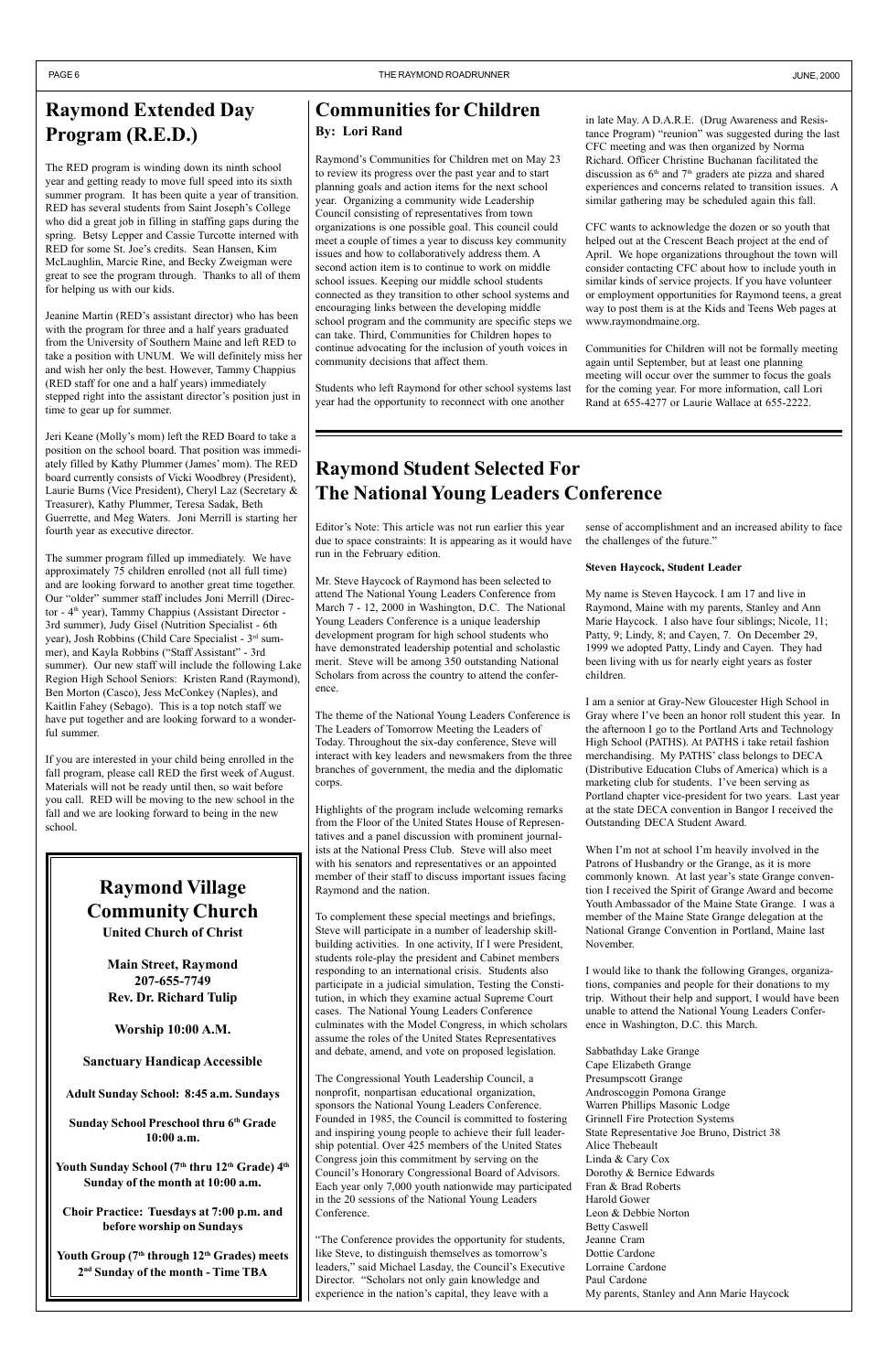## **Raymond Burning Permit Guidelines**

#### **By: Chief Officers, Raymond Fire Department**

The Raymond Fire Department is providing this article so that residents may better understand the rules and regulations of the Town of Raymond Burning Permit Guidelines, and the dangers that can occur with open burning. Every morning the Maine Forest Service issues a predicted class day. The Raymond Fire Department bases their decisions on this prediction. There are 5 class days that could be given. They are as follows:

- **Class Day 3:** High fire danger. Meaning fires will start from lighted match and spread rapidly in dry grass, slower in other fuel. Will go until extinguished.
- **Class Day 4:** Very high fire danger. Meaning fires will start readily from match or glowing cinders, will spread rapidly as they increase in size, may crown in young conifers.
- 
- **Class Day 1:** Low fire danger. Meaning fires will not spread beyond heat of camp or brush fire. Will smolder in logs and snags. Precipitation may be present.
- **Class Day 2:** Moderate fire danger. Meaning fires will start from open flame, camp or brush fire. Spread slowly, may go out alone.

The Raymond Fire department will issue permits on class 1 and 2 days with sustained winds under 10mph. Permits will be limited to 10 at a time, unless we are having steady rain, which will last several hours. In this case 20 will be permitted.

The exception of allowing weekday permits to be issued is to excavators. This is pending class day and weather. The burnist have heavy equipment on site with an operator. The company who owns the equipment must obtain the permit builder who states they have equipment on site that belongs to an excavator is not allowable.

Burning w mit is illegal. If you burn without a permit you can be charged with a misdemeanor crime, and it will stay on your record. You can also be fined the cost for the fire department to extinguish it.

**Incinerat are never permitted in Raymond, because we have municipally funded trash collection. State law prohimics is for incinerators.** 

It is recon be familiar with the State of Maine Rules and Guidelines for open burning. These are provided a the Raymond Dispatch Office. These should be read carefully prior to any open burning.

 **Class Day 5:** Extreme fire danger. Meaning fires start readily from sparks or cigarette butts, spread and crown rapidly. Spot fires are common. All burn fiercely and may blow up unless promptly controlled.

#### **The Raymond Fire Department does not allow open burning on class 3 days and above.**

Permits will be issued after 5:00 p.m. on Monday through Friday. The Maine Forest Service encourages local departments to limit hours of burning to correspond with available firefighters in town, and all day on weekends pending class day and weather. Class day information is announced at 8:30 a.m.

Matt Fortin, the son of Gerry and Diane Fortin, was 1<sup>st</sup> at the Western Maine Conference Championships in 400m junior division and  $3<sup>rd</sup>$  in 200m. He was also named a Western Maine Conference First Team All Star in 400m.

## **June 13th Will Be The Presidential Primary**

On June 13, 2000 the Presidential Primary will be held at the Town Office from 7:00 a.m. to 8:00 p.m. The change in location is the result of a scheduling conflict with the D.A.R.E. graduation and the Jordan-Small School Completion Ceremony. There will be four parties participating: Democratic, Green, Reform, and Republican.

If you are registered to vote in any of these parties, you can vote for a candidate in that party. And if you are presently unenrolled in any party, you can register into any of the parties and vote for that candidate. If you are presently in a party and want to vote for another parties' candidate, you cannot change parties at this time.

If you are presently unenrolled in a party and decide to join a party in order to vote, please understand that you must stay in that party for 90 days and then apply at the Town Office to become unenrolled again, or to change parties prior to the November  $7<sup>th</sup>$  General Presidential Election.

## **Jones Beach & Raymond Beach Park Attendants-Ranger Positions Available**

The Town of Raymond is looking to fill several seasonal park attendant/ranger positions. Anyone interested in applying for these positions, should fill out an application at the Town Office. Work may begin as early as July 1, 2000 and will last through Labor Day weekend.

## **NOTICE** TOWN OF RAYMOND JULY 4TH WEEKEND HOURS

THE RAYMOND TOWN OFFICE WILL BE **CLOSED SATURDAY, JULY 1ST AND TUESDAY, JULY 4TH** TO PROVIDE TOWN OFFICE STAFF AN OPPORTUNITY TO PREPARE YEAR-END FINANCIAL OPERATIONS AND FOR THE HOLIDAY WEEKEND.

## **NYA Athletic Recognition Evening - Winter 2000**

Three Raymond students were recognized for their contributions to the Indoor Track Team at the recent Athletic Recognition Evening at North Yarmouth Academy.

**Colin Bumby,** the son of Hal and Pat Bumby, received the Coach's Award for his contributions. The Coach's Award is given to the member of the team who has given the most to or who has received the most from the particular athletic team for that season. Colin's indoor track event is the shot putt. Colin was also chosen by the Athletic Department staff to give a speech at the Recognition Evening dealing with what athletics meant to him.

**Bridget Gagne,** the daughter of Brian and Fran Gagne, was named a WMC First Team All Star. She was 15° at WMC in the 800m and 2 mile run and was named Most Valuable Player. Bridget was also first in the State in those events and set a new state record for the 800m. She was  $2<sup>nd</sup>$  in New England in 1000m ( $8<sup>th</sup>$  in Country) and 7th in 800m at the Nike Indoor Classic National Meet.

## **Maine School Of Science And Mathematics Honors**

Raymond student Gordon Curtis, who attends the Maine School of Science and Mathematics, has received the Maine Scholars Achievement Award from the University of Maine. This award is given to Maine high school juniors who have exhibited scholarly achievement, outstanding character, strong leadership and creative ability.

## **Gray/New Gloucester Band Honors**

Once again, the Gray/New Gloucester Middle School Marching Band won the 1st place trophy in their division at the Maine State Parade on Saturday, May 6. It was a great day weather wise, and the support from all of the folks in GNG was much appreciated. The band will also march in the Memorial Day celebrations in New Gloucester and Gray.

## **Graduation Party For The Rev. Dr. Richard Tulip**

Rev. Dr. Richard Tulip of the Raymond Village Community Church, UCC graduated from Bangor Theological Seminary on May 19<sup>th</sup> receiving his Doctor of Ministry Degree.

The Church will be celebrating this great event with a Graduation Party; at the church on Sunday, June 4<sup>th</sup> at 4:00 p.m. Anyone that would like to stop in to congratulate Rev. Dr. Tulip is welcome.

**Raymond Village Church ANNUAL FLEA MARKET YARD SALE SILENT AUCTION BOARD SNACK BAR CRAFTS-PLANTS-BAKED GOODS Main Street (Rt. 121) Raymond Saturday, June 3 (Rain date June 10) 9:00 a.m. to 1:00 p.m. To rent a table ((\$15.00) or space (\$10.00) Call Joan Morton at 655-3627**

## **Founders Day Pancake Breakfast**

Raymond Village Community Church is putting on a Pancake Breakfast on Saturday, June 24 (Founder's Day). It will be at the church 7:30-9:00a.m., which is right in between the Road Race and the Parade. Stayed tuned for further details.